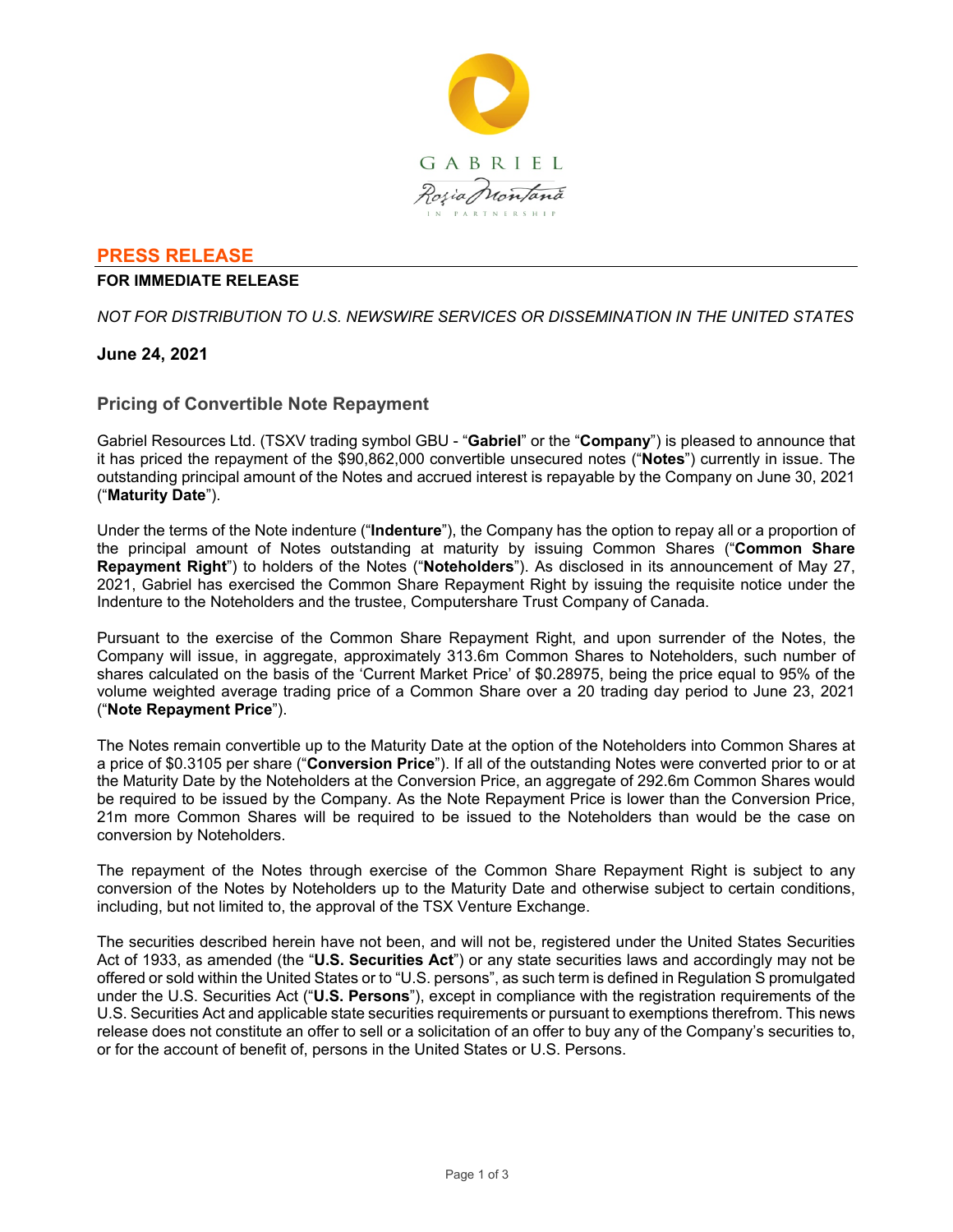Dragos Tanase President & CEO Phone: +40 730 399 019 dt@gabrielresources.com Richard Brown Chief Financial Officer Mobile: +44 7748 760276 richard.brown@gabrielresources.com

*Neither TSX Venture Exchange nor its Regulation Services Provider (as that term is defined in policies of the TSX Venture Exchange) accepts responsibility for the adequacy or accuracy of this release.*

# **Further Information**

#### **About Gabriel**

Gabriel is a Canadian resource company listed on the TSX Venture Exchange. The Company's principal focus has been the exploration and development of the Roșia Montană gold and silver project in Romania. The Roşia Montană Project, one of the largest undeveloped gold deposits in Europe, is situated in the South Apuseni Mountains of Transylvania, Romania, an historic and prolific mining district that since pre-Roman times has been mined intermittently for over 2,000 years. The exploitation license for the Roşia Montană Project is held by Roșia Montană Gold Corporation S.A., a Romanian company in which Gabriel owns an 80.69% equity interest, with the 19.31% balance held by Minvest Roșia Montană S.A., a Romanian state-owned mining company.

Upon obtaining the License in June 1999, the Group focused substantially all of their management and financial resources on the exploration, feasibility and subsequent development of the Roşia Montană Project. Despite the Company's fulfilment of its legal obligations and its development of the Roşia Montană Project as a high-quality, sustainable and environmentally-responsible mining project, using best available techniques, Romania has blocked and prevented implementation of the Roşia Montană Project without due process and without compensation. Accordingly, the Company's current core focus is the ICSID Arbitration. For more information please visit the Company's website at **www.gabrielresources.com**.

#### **Forward-looking Statements**

This press release contains "forward-looking information" (also referred to as "forward-looking statements") within the meaning of applicable Canadian securities legislation. Forward-looking statements are provided for the purpose of providing information about management's current expectations and plans and allowing investors and others to get a better understanding of the Company's operating environment. All statements, other than statements of historical fact, are forward-looking statements.

In this press release, forward-looking statements are necessarily based upon a number of estimates and assumptions that, while considered reasonable by the Company at this time, are inherently subject to significant business, economic and competitive uncertainties and contingencies that may cause the Company's actual financial results, performance, or achievements to be materially different from those expressed or implied herein. Some of the material factors or assumptions used to develop forward-looking statements include, without limitation, the uncertainties associated with: the ICSID Arbitration, actions by the Romanian Government, conditions or events impacting the Company's ability to fund its operations (including but not limited to the completion of further funding noted above) or service its debt, exploration, development and operation of mining properties and the overall impact of misjudgments made in good faith in the course of preparing forward-looking information.

Forward-looking statements involve risks, uncertainties, assumptions, and other factors including those set out below, that may never materialize, prove incorrect or materialize other than as currently contemplated which could cause the Company's results to differ materially from those expressed or implied by such forward-looking statements. Any statements that express or involve discussions with respect to predictions, expectations, beliefs, plans, projections, objectives, assumptions or future events or performance (often, but not always, identified by words or phrases such as "expects", "is expected", "is of the view", "anticipates", "believes", "plans", "projects", "estimates", "assumes", "intends", "strategy", "goals", "objectives", "potential", "possible" or variations thereof or stating that certain actions, events, conditions or results "may", "could", "would", "should", "might" or "will" be taken, occur or be achieved, or the negative of any of these terms and similar expressions) are not statements of fact and may be forward-looking statements.

Numerous factors could cause actual results to differ materially from those in the forward-looking statements, including without limitation:

- the outbreak of the coronavirus (COVID‐19) may affect the Company's operations and/or the anticipated timeline for the ICSID Arbitration;
- the duration, required disclosure, costs, process and outcome of the ICSID Arbitration;
- the advancement of Romania's nomination of the "Roşia Montană Mining Landscape" as a UNESCO World Heritage site;
- changes in the liquidity and capital resources of Gabriel, and/or the group of companies of which it is directly or indirectly parent;
- access to funding to support the Group's continued ICSID Arbitration and/or operating activities in the future;
- equity dilution resulting from the conversion or exercise of new or existing securities in part or in whole to Common Shares;
- the ability of the Company to maintain a continued listing on the TSX Venture Exchange or any regulated public market for trading securities;
- the impact on business strategy and its implementation in Romania of: any allegations of historic acts of corruption, uncertain fiscal investigations; uncertain legal enforcement both for and against the Group and political and social instability;
- regulatory, political and economic risks associated with operating in a foreign jurisdiction including changes in laws, governments and legal regimes and interpretation of existing and future fiscal and other legislation;
- volatility of currency exchange rates; and